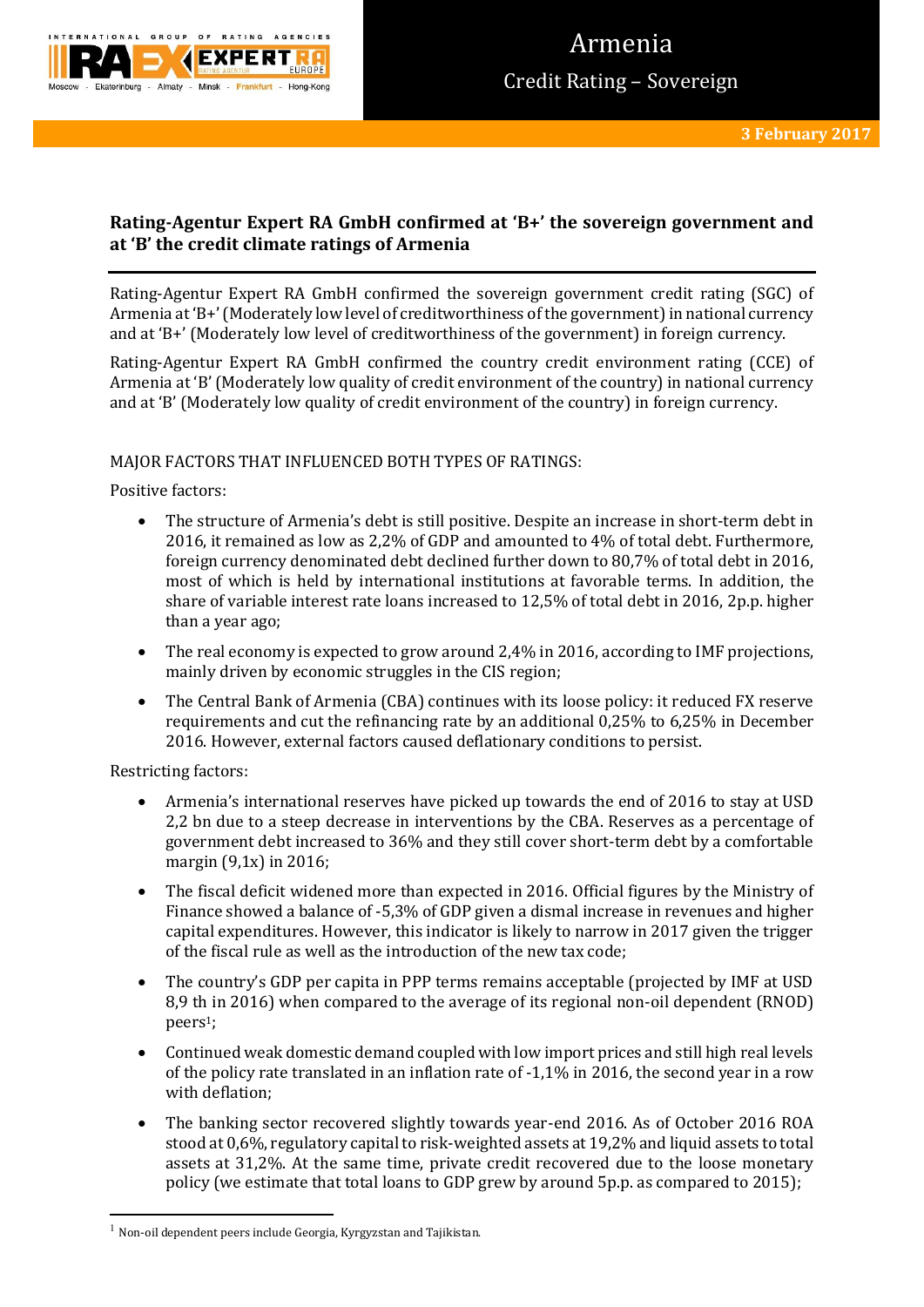

- The fiscal policy effectiveness is expected to improve in 2017. Despite revenues and expenditures being off-target in 2016, a new tax reform in 2017 will help to reduce the debt burden and narrow the deficit;
- Acceptable level of institutional development in the country. There are good conditions in the country for business, nonetheless corruption remains a drag for economic growth.

Negative factors:

- Government debt continues to pile up as we anticipate it to end 2016 at around 55,8% of GDP and 261,4% of budget revenues, in line with the IMF, an increase of around 9p.p. and 41p.p. respectively from 2015. Despite this, given the government fiscal rule<sup>2</sup> and new tax code, we expect debt figures to increase more smoothly in the following years;
- The yield on the USD denominated 10Y government bond has remained quite stable in the past months (6,45% as of 30 January 2017) as long-term risks remain unchanged;
- Unemployment remained high and stable at around 18,1% as of end-2016;
- NPLs to total loans have slightly declined to 9,3%, almost 1p.p. since our last revision. However, this figure is still high, especially in regards to FX denominated loans;
- The stock and bond markets remain underdeveloped. The number of companies and bonds listed was still marginal (11 and 17 respectively) and stock market capitalization was as low as 2,6% of GDP as of October 2016;
- Economic competitiveness in Armenia remains subdued. The trade deficit was around 14,1% of GDP in 2016 and the country's position in the global competitiveness ranking of the World Economic Forum was 79th out of 138 countries.

Stress factors:

- Financial dollarization, despite easing in 2016, remains high; loans and deposits in FX were equivalent to 63% and 64,5% of total loans and deposits respectively as of December 2016 (weak stress factor);
- The conflict with Azerbaijan for the Nagorno-Karabakh remains unresolved (weak stress factor).

ADDITIONAL FACTORS THAT INFLUENCED CCE RATINGS:

Negative factors:

• High real interest rate estimated at 16% in 2016.

Positive factors:

- Spread between the interest rate on loans and deposits remained acceptable at 379 b.p. in December 2016;
- The external debt load of the private sector was moderate at 87% of GDP as of 3Q 2016.

## SENSITIVITY ASSESSMENT:

The following developments could lead to an upgrade:

- Long-term consolidation of the fiscal balance and stability of government debt levels;
- Sustained reduction in the external exposure combined with a steep decrease in dollarization levels.

**<sup>.</sup>** <sup>2</sup> According to the IMF, Armenia's fiscal rule indicates that government debt cannot succeed 60% of GDP and that when it exceeds 50% of GDP, the fiscal deficit for the following year shall be lower than 3% of the average GDP for the last three years.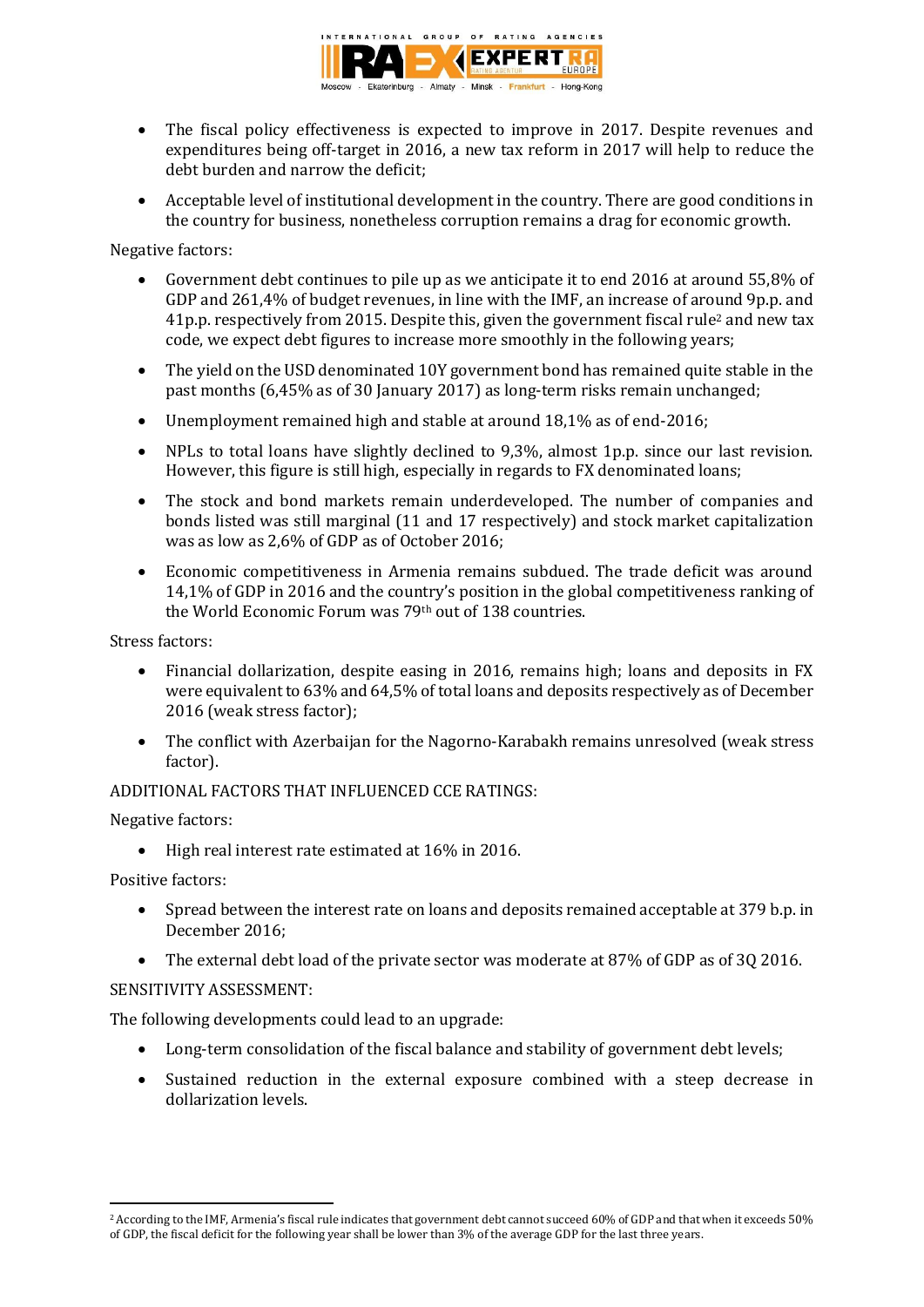

The following development could lead to a downgrade:

 Unsuccessful consolidation process which would result in constantly widening fiscal deficits and government debt increases.

"Armenia's ratings are still supported by the satisfactory structure of government debt and acceptable management of the monetary policy. In addition, economic growth remains positive despite adverse external conditions.

Nevertheless, the widened fiscal deficit and the increase in government debt, combined with high dollarization levels and the amount of NPLs in the banking system, still had a negative impact on the ratings. Furthermore, the country remains highly exposed to external factors, which affect the performance of the overall economy and the management of monetary and fiscal policies." – Clarified Hector Alvarez, Rating Associate of Rating-Agentur Expert RA GmbH.

Responsible expert: Hector Alvarez, Rating Associate of Rating-Agentur Expert RA GmbH

Reviewer: Gustavo Angel, Rating Associate of Rating-Agentur Expert RA GmbH

Research report on Armenia is available at:

[http://raexpert.eu/reports/Research\\_report\\_Armenia\\_03.02.2017.pdf](http://raexpert.eu/reports/Research_report_Armenia_03.02.2017.pdf)

Next scheduled rating publication: 28 July 2017. The full sovereign rating calendar can be found at<http://raexpert.eu/sovereign/#conf-tab-5>

For further information contact:

**Rating-Agentur Expert RA GmbH** Walter-Kolb-Strasse 9-11, 60594 Frankfurt am Main, Germany +49 (69) 3085-45-00 E-mail[: info@raexpert.eu](mailto:info@raexpert.eu) [www.raexpert.eu](http://raexpert.eu/)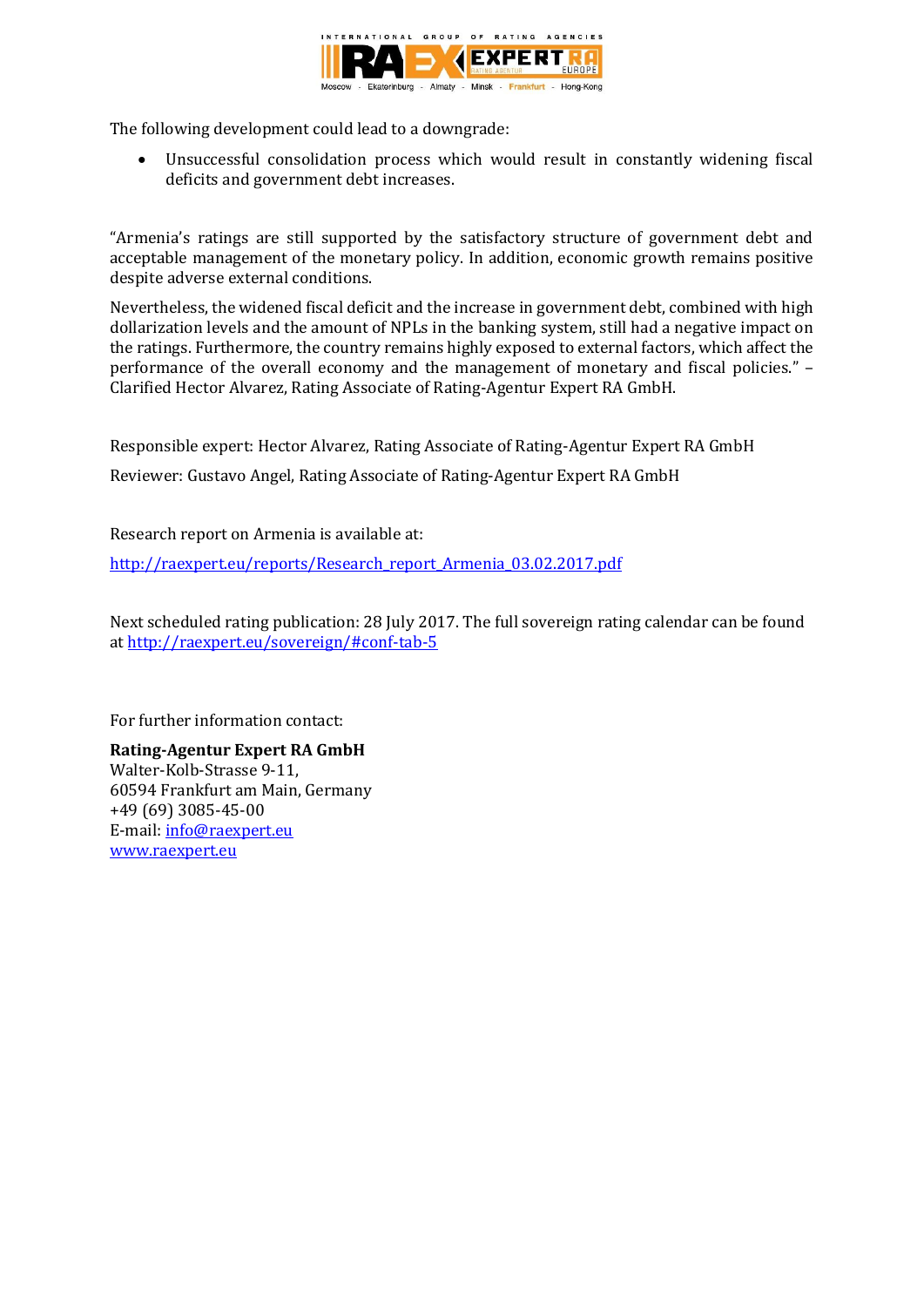

# RATING HISTORY:

|            |                                                                      | <b>SGC</b>                  |                     | <b>CCE</b>                  |                     |
|------------|----------------------------------------------------------------------|-----------------------------|---------------------|-----------------------------|---------------------|
| Date       | <b>Review reason</b>                                                 | <b>National</b><br>currency | Foreign<br>currency | <b>National</b><br>currency | Foreign<br>currency |
| 05.08.2016 | Scheduled<br>revision of both<br>types of ratings<br>for the country | $B+$                        | $B+$                | B                           | B                   |
| 04.03.2016 | First assignment<br>of both types of<br>ratings for the<br>country   | $B+$                        | $B+$                | B                           | B                   |